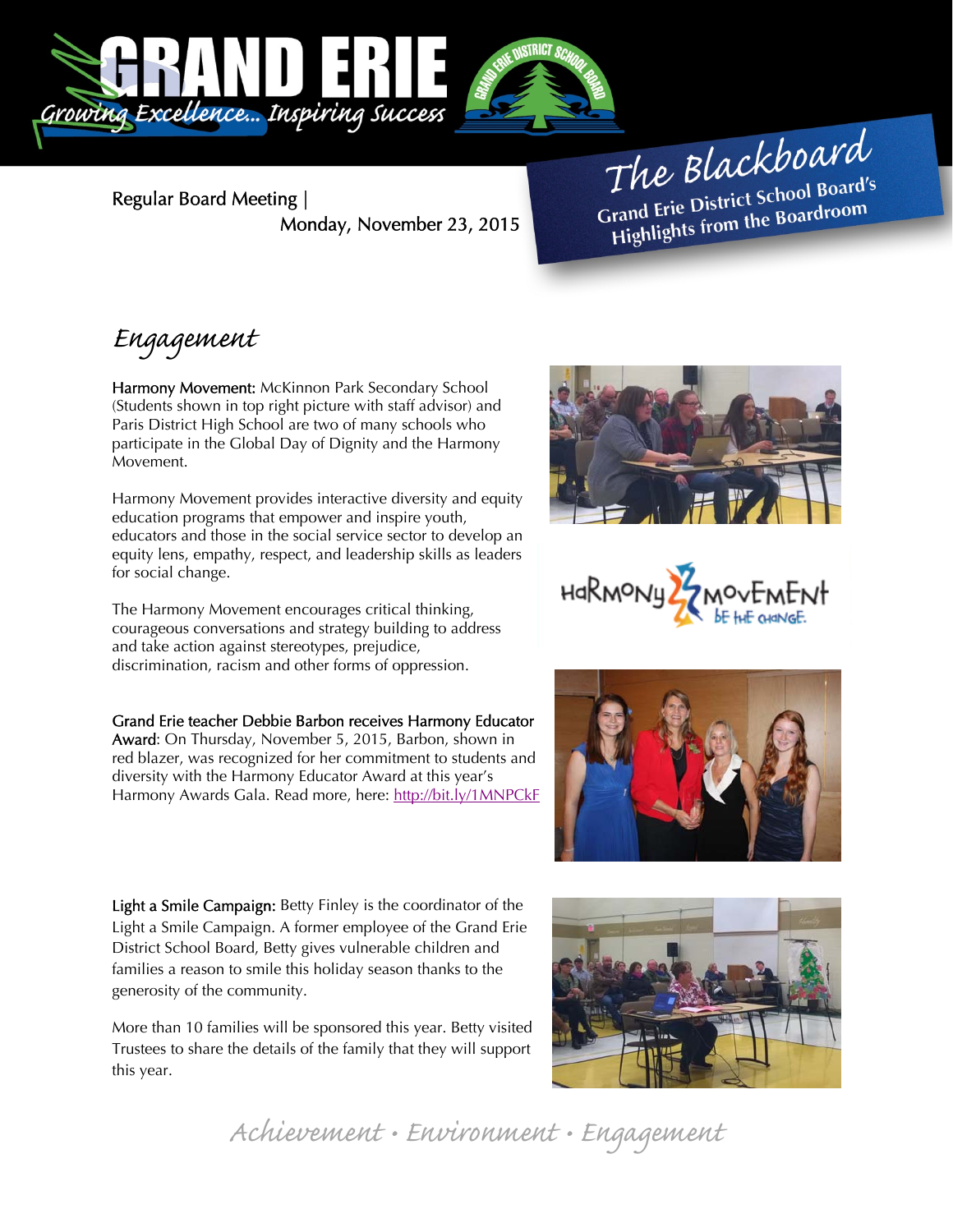## Environment

## Elementary French Immersion Accommodation Update

 C. Greenlaw, A. Irish Hoyle, Canadian Parents for French CPF Brantford Re: French Immersion Program, R. Padyk (Ecole Fairview Parents Council) and C. Young, K. Bouwhuis presented a delegation.



Trustees approved the recommendations provided in the Elementary French Immersion Update Report.

• To view the report, click here: http://bit.ly/1lFqLce

At the November 9, 2015 Committee of the Whole 2 meeting, Trustees recommended that a motion delaying entry to Grade 1 at all French Immersion schools. Since that time we have been made aware of a regulatory change as of September 1, 2014 that would prohibit the Board from moving in this direction.

For this reason, a new plan to move forward decision making for French Immersion accommodation is proposed which will cause the Board to make other recommendations.

The following recommendations are proposed:

- For September 2016 French Immersion programs currently in place single-track programs at École Dufferin and the new Coronation site, dual-track programs at Burford District, Walsh Public, and Caledonia Centennial Public School will continue with JK/SK/Grade 1 as the entry level
- In order to manage enrolment in the short-term, there will be an enrolment cap at our existing FI schools for the 2016-17 school year:
	- o A process will be put in place to manage the cap registration will take place in January as usual, and further information will come to the Board in January regarding a process to be set up whereby families with children currently attending an FI program will declare the number of siblings of existing FI students planning to enter Kindergarten in September 2016
	- o Once the sibling numbers are factored into the spaces available, it will be determined how many spaces are available for new registrations
	- o A process will be put in place to manage new registrations within the capped number and once the spaces are full, no more FI registrations will be allowed
- In order to develop a French Immersion accommodation plan that includes greater consultation with families and staff, a committee consisting of Board staff, including the Director, trustees, principals, school council representatives, staff representatives and representatives from the local branch of Canadian Parents for French and any other group that may be deemed appropriate will meet beginning in February 2016 to consult about the options to address French Immersion enrolment growth into the future
- A report on the work of the Committee will be presented to the Board on June 13, 2016
- The plan for French Immersion accommodation will be presented to the Board for approval in the fall of 2016.

Major Construction Update (FT2): The Grand Erie District School Board received the Major Construction Project Report as information. Projects in this report include: Lakewood Daycare Retrofit, Coronation Redevelopment, Pauline Johnson Change room, and the Major Ballachey HUB.

http://bit.ly/1N4GeZa

Achievement • Environment • Engagement